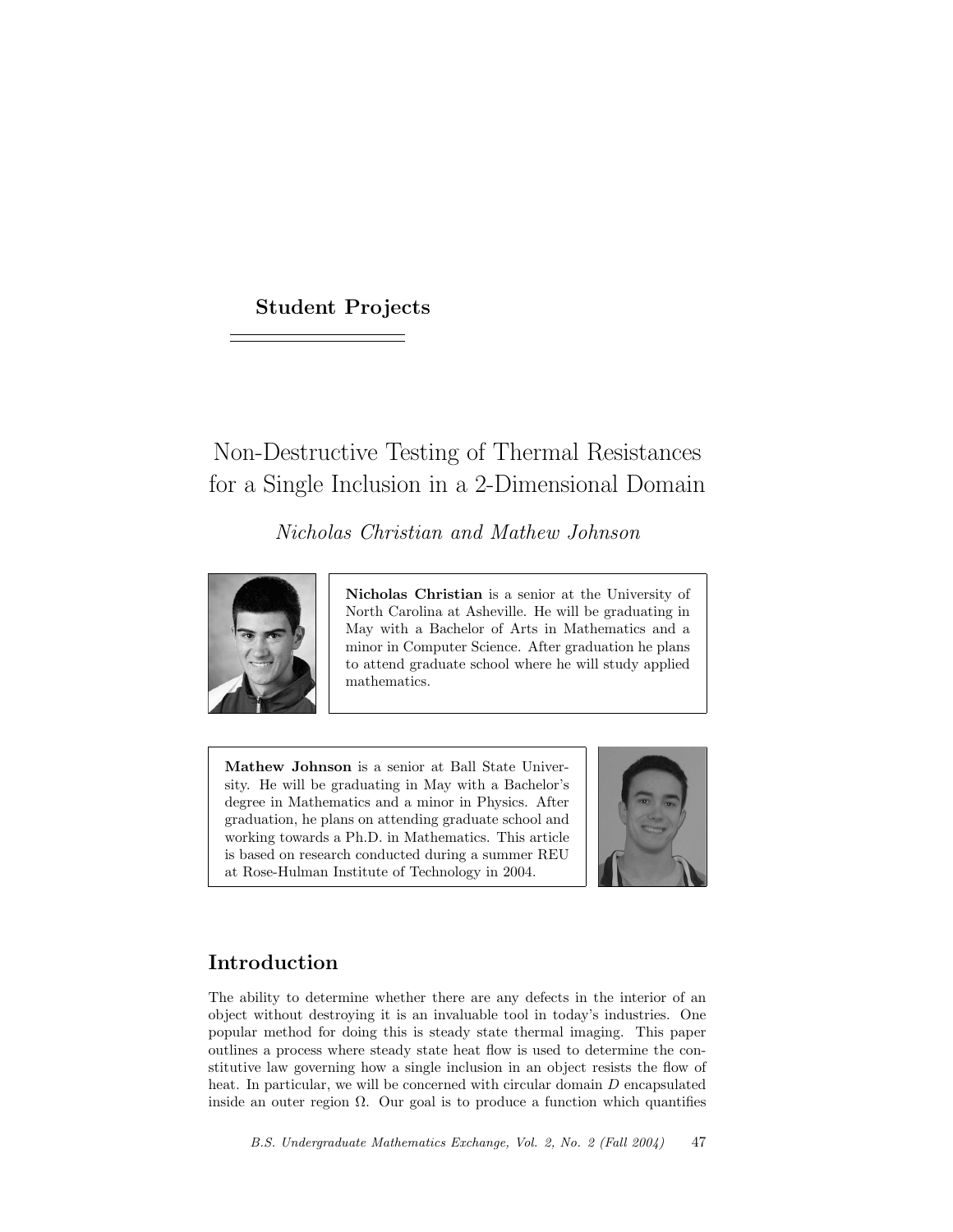the behavior of the heat flow across the interface between  $\Omega$  and D. That is, as we move along the inclusions boundary, we want to know at any particular point how much heat flow is being impeded. From this, we can make inferences as to how much disbanding or corrosion has occurred on the interface between  $\Omega$  and  $D$ .

### The Forward Problem

Let  $\Omega$  be a bounded region of  $\mathbb{R}^2$  with boundary  $\partial\Omega$ . We will assume that after appropriate scaling,  $\Omega$  has thermal conductivity and diffusivity equal to one. Let  $D \subset \Omega$  be an inclusion (of any shape for the moment) with presumably different thermal properties from those of  $\Omega$  - say D has conductivity  $\alpha$  and diffusivity  $\kappa$ . A time independent heat flux g is applied to  $\partial\Omega$  for some time: we assume this time is long enough so that the temperature inside  $\Omega$  stabilizes at some function  $u(x, y)$ . Thus the function u satisfies the 2-dimensional steady state heat equation

$$
\Delta u := \frac{\partial^2 u}{\partial x^2} + \frac{\partial^2 u}{\partial y^2} = 0 \tag{1}
$$

in  $\Omega \setminus \partial D$ , as well as satisfies the boundary condition

$$
\frac{\partial u}{\partial \mathbf{n}}(\mathbf{p}) = g(\mathbf{p}) \tag{2}
$$

for  $\mathbf{p} \in \partial\Omega$ , where **n** is the unit outward normal vector on  $\partial\Omega$ . The differential operator  $\Delta$  is known as the Laplacian. Functions which solve (1) on a domain are said to be harmonic there. Such functions are of great importance in several areas of mathematics and physics.

Throughout this paper, we will utilize the following notation:

$$
u^{+}(\mathbf{p}) = \begin{cases} u(\mathbf{p}), & \text{if } \mathbf{p} \in \Omega \setminus \overline{D} \\ \lim_{\substack{\mathbf{z} \to \mathbf{p} \\ \mathbf{z} \in \Omega \setminus \overline{D}}} u(\mathbf{z}), & \text{if } \mathbf{p} \in \partial D \end{cases}
$$

and

$$
u^{-}(\mathbf{p}) = \begin{cases} u(\mathbf{p}), & \text{if } \mathbf{p} \in D \\ \lim_{\substack{\mathbf{z} \to \mathbf{p} \\ \mathbf{z} \in D}} u(\mathbf{z}), & \text{if } \mathbf{p} \in \partial D \end{cases}
$$

If we first assume that the interface between  $\Omega$  and  $D$  is un-corroded, then we should have  $[u](p) = 0$  for any  $p \in \partial D$  where  $[u](p) = u^+(p) - u^-(p)$  is the jump in the temperature  $u$  at the point  $p$ . That is, we expect the temperature to be continuous across  $\partial D$ . We should also require that the rate at which energy flows past  $\bf{p}$  from inside D equals the rate at which energy flows past  $p$  from outside D, *i.e.*, conservation of energy. This can be quantified as

$$
\frac{\partial u^+}{\partial \mathbf{n}}(\mathbf{p}) = \alpha \frac{\partial u^-}{\partial \mathbf{n}}(\mathbf{p}), \ \ \mathbf{p} \in \partial D
$$

48 B.S. Undergraduate Mathematics Exchange, Vol. 2, No. 2 (Fall 2004)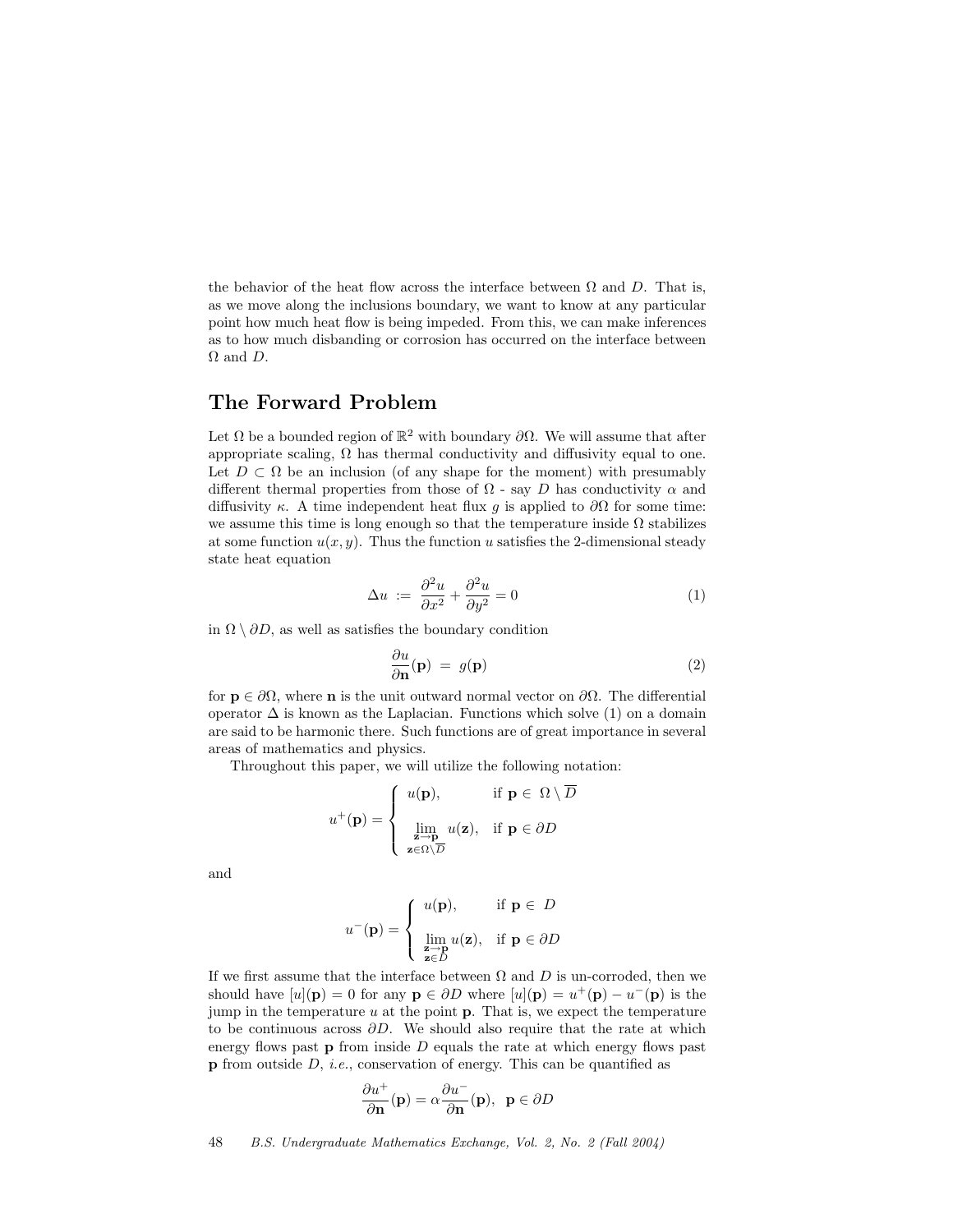where  $\alpha$  is the thermal conductivity of D and **n** is the unit outward normal vector on ∂D.

Now, suppose that  $\partial D$  has corroded. We expect this would manifest itself as some type of thermal contact resistance to the flow of heat over  $\partial D$  and thus would be detectible by measuring the temperature on  $\partial\Omega$ . In this case, we require that

$$
\frac{\partial u^{+}}{\partial \mathbf{n}}(\mathbf{p}) = k(\mathbf{p})[u](\mathbf{p}) = \alpha \frac{\partial u^{-}}{\partial \mathbf{n}}(\mathbf{p}), \ \mathbf{p} \in \partial D \tag{3}
$$

for some function  $k \geq 0$  which quantifies the magnitude of the contact resistance across  $\partial D$ . The case where  $k \equiv 0$  implies no heat flows over  $\partial D$  and thus we have a complete disband of the interface between the two materials. Note that since we don't expect that the corrosion levels will be the same at every point on the boundary of the inclusion,  $k$  is required to be a function of position.

The forward problem presented above involves solving for the steady temperature  $u(x, y)$  given that u satisfies the Neumann boundary value problem (1)-(3) and that the flux g and  $\frac{\partial u^+}{\partial n}$  are known. If  $\int_{\partial\Omega} g ds = 0$ , then it is known that this problem has a unique solution up to an additive constant: to ensure a unique solution, we add the normalization condition  $\int_{\partial\Omega} u \, ds = 0$  (see  $[1, pp. 25-46]$ . The restriction on q follows from conservation of energy: what flows into  $\Omega$  must flow out. This can be proven by assuming that  $\Delta u \equiv 0$  on a region Γ where the Divergence theorem can be applied. Then we have

$$
\int_{\partial \Gamma} \frac{\partial u}{\partial \mathbf{n}} ds = \int_{\Gamma} \Delta u da = 0
$$

where ds represents an element of arc-length and  $\bf{n}$  is the unit outward normal to ∂Γ. The forward problem will not, however, be the object of our analysis. We will instead be interested in the following inverse problem: given the heat flux q and the solution to (1)-(3) on  $\partial\Omega$ , determine the function k in (3). That is, from knowing the time-independent heat flux q being applied to  $\partial\Omega$  as well as the temperature u at each point on  $\partial\Omega$ , determine how much the heat flow across the boundary of D is being impeded.

### Preliminaries

We begin with a two-dimensional domain  $\Omega$  and a single inclusion D completely contained inside  $\Omega$ . Let us recall Green's second identity: for any bounded region  $\Gamma \subset \mathbb{R}^2$ , with sufficiently smooth boundary  $\partial \Gamma$ , if  $u, v \in C^2(\Gamma \cup \partial \Gamma)$ , then

$$
\int \int_{\Gamma} (u \Delta v - v \Delta u) dA = \int_{\partial \Gamma} \left( u \frac{\partial v}{\partial \mathbf{n}} - v \frac{\partial u}{\partial \mathbf{n}} \right) ds \tag{4}
$$

where again ds represents an element of arc-length and **n** is the unit outward normal to  $\partial \Gamma$  (see [2, pp. 525-528]). This identity is a direct consequence of the Divergence Theorem and will be the driving force for recovering the needed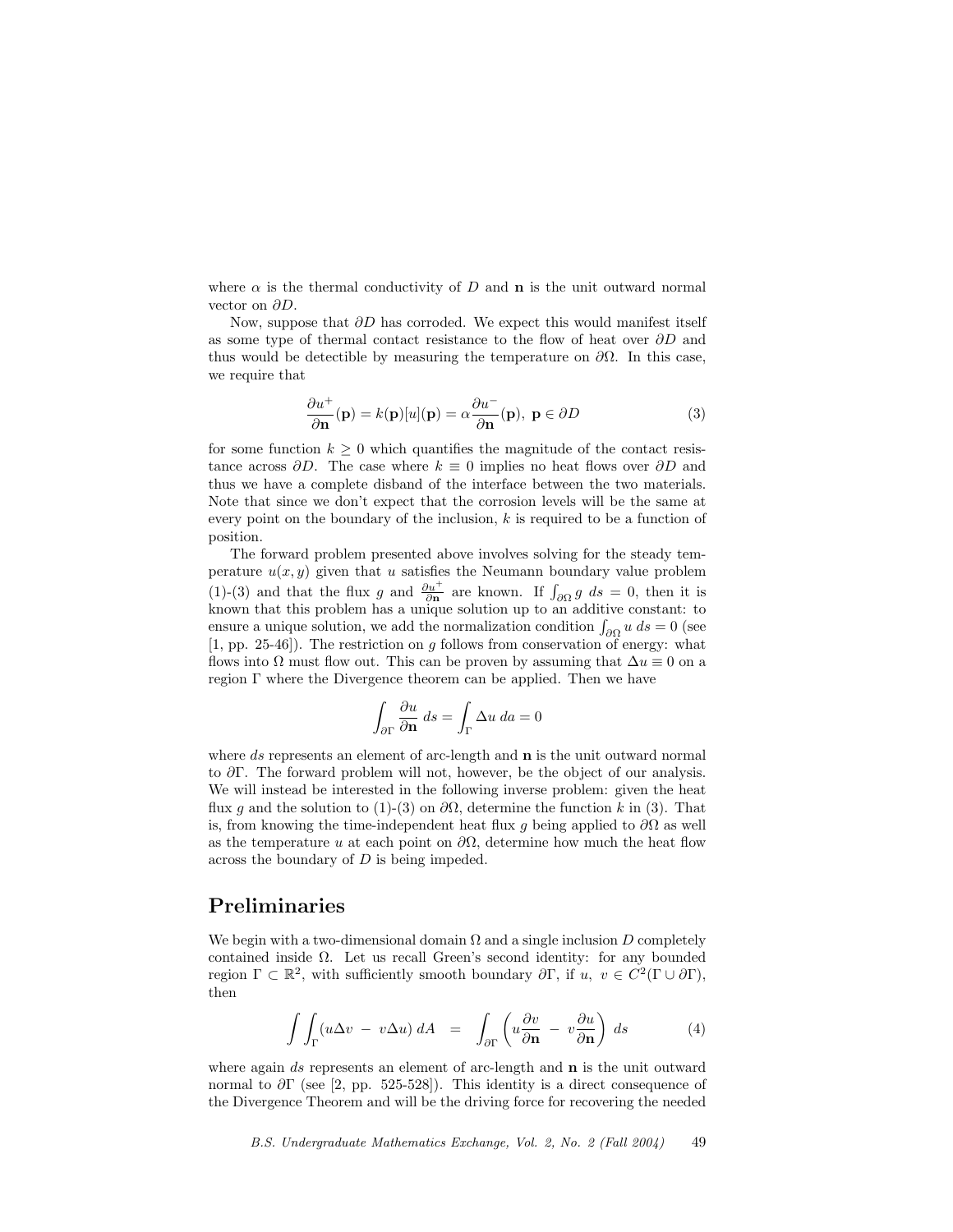information to reconstruct k.

Due to the geometry of the problem, we will utilize polar coordinates for most of our computations. For simplicity, we will assume  $\Omega$  is the unit disk. We will take the origin of our coordinate system to be the center of  $\Omega$  and let  $(r, \theta)$  be a point in  $\Omega$  in standard polar coordinates. Let D be a disk with radius  $R_D$  and have its center at the point  $(x_0, y_0)$ . Also, let  $(\rho, \beta)$  represent polar coordinates as if the center of our coordinate system was  $(x_0, y_0)$ . So, in our  $(r, \theta)$  coordinate system, (1) and (2) become

$$
\Delta u(r,\theta) = \frac{1}{r} \frac{\partial}{\partial r} \left( r \frac{\partial u}{\partial r} \right) + \frac{1}{r^2} \frac{\partial^2 u}{\partial \theta^2} = 0 \text{ in } \Omega \setminus (\partial D), \text{ and } (5)
$$

$$
\frac{\partial u}{\partial r}(1,\theta) = g(1,\theta). \tag{6}
$$

We also need to recall the basic definition of a Fourier series: if  $f(x)$  is a piecewise-smooth,  $2\pi$ -periodic continuous function defined on the interval  $[-\pi, \pi]$ , it can be represented as a Fourier series on that interval as

$$
f(x) = \frac{a_0(f)}{2} + \sum_{n=1}^{\infty} (a_n(f)\cos(nx) + b_n(f)\sin(nx))
$$
 (7)

where the Fourier coefficients are given by

$$
a_n(f) = \frac{1}{\pi} \int_{-\pi}^{\pi} f(x) \cos(nx) dx, \text{ for } n \ge 0,
$$
  

$$
b_n(f) = \frac{1}{\pi} \int_{-\pi}^{\pi} f(x) \sin(nx) dx, \text{ for } n \ge 1.
$$

Using these tools, we have everything we need to recover the function  $k(\mathbf{p})$ .

### Recovering k(p)

Our goal is to reconstruct the flux  $\frac{\partial u^+}{\partial n}$  and the jump [u] in terms of Fourier series so that we can isolate the function  $k$  from (3). Classically, we would be given a function and asked to represent it as a Fourier series using the above definitions. We, however, cannot do this directly since we do not know the function we are trying to reconstruct (that's the whole point!). So how can we recover the Fourier coefficients of an unknown function?

The answer is to make use of Green's second identity. Let  $u(r, \theta)$  be a solution to (5) and (6) and let  $v(r, \theta)$  be any function harmonic on  $\Omega \setminus (\partial D)$ . Applying (4) to  $\Omega \setminus D$ , keeping in mind that **n** represents the unit outward normal on  $\Omega \setminus D$ , we have

$$
\int_{\partial\Omega} \left( u \frac{\partial v}{\partial \mathbf{n}} - v g \right) ds - \int_{\partial D} \left( u^+ \frac{\partial v}{\partial \mathbf{n}} - v \frac{\partial u^+}{\partial \mathbf{n}} \right) ds = 0.
$$

The first integral above (over  $\partial\Omega$ ) is often referred to as the reciprocity gap integral, and is denoted hereafter as  $RG(v)$ . Note that RG is a linear operator

50 B.S. Undergraduate Mathematics Exchange, Vol. 2, No. 2 (Fall 2004)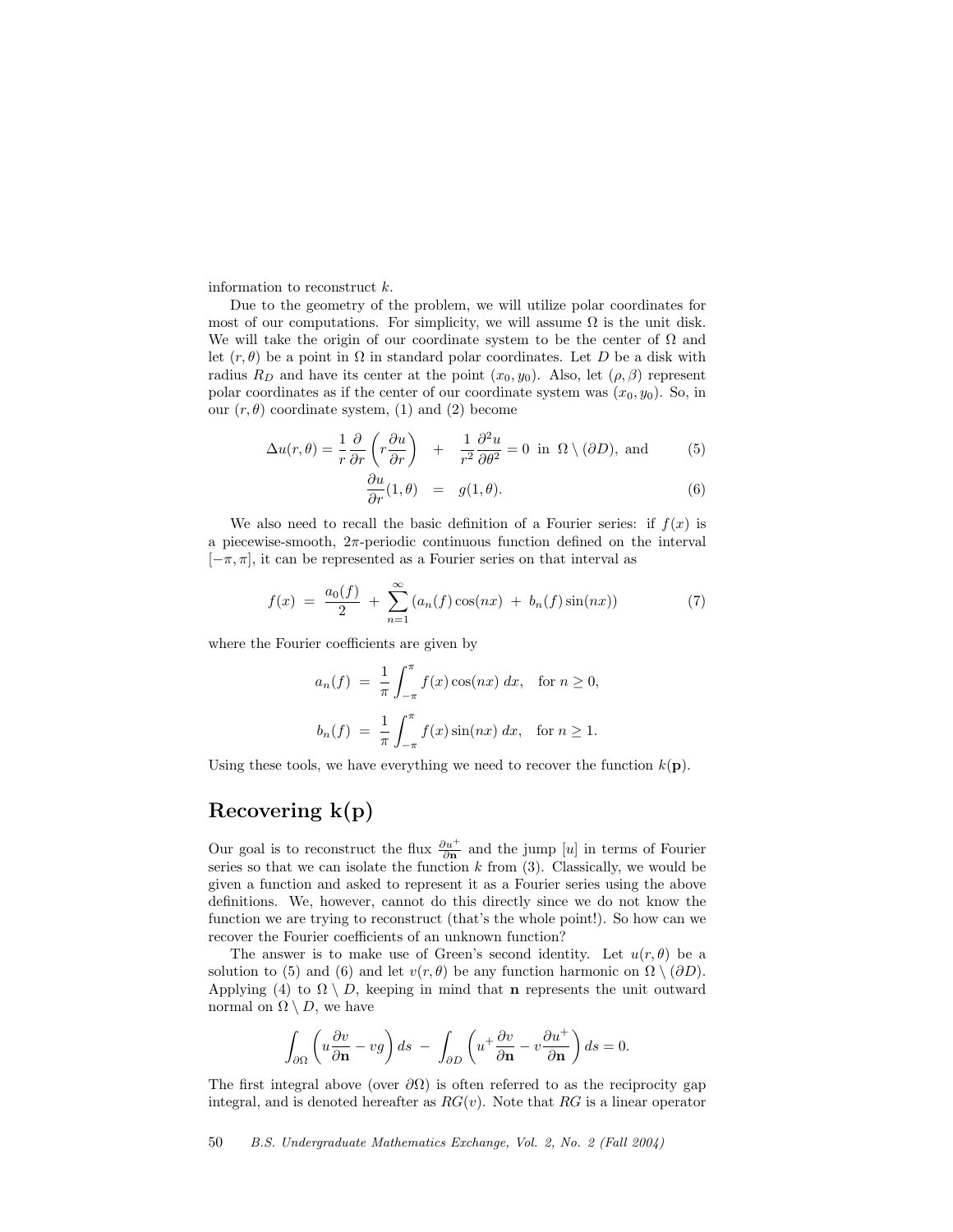and, for any function v harmonic in  $\Omega \setminus D$ , is computable from known boundary data for  $u$ . This gives us the following useful identity:

$$
RG(v) = \int_{\partial D} \left( u^+ \frac{\partial v}{\partial \mathbf{n}} - v \frac{\partial u^+}{\partial \mathbf{n}} \right) ds.
$$
 (8)

This identity has been used extensively in examining the problem of finding the location and constitutive law governing heat flow across a crack  $\sigma$  in a domain  $\Omega$  and we refer the reader to [1, pp. 25-46] for more information.

Notice that in  $(8)$ , we are free to use any harmonic test function v we choose. Therefore, we will use specifically designed test functions to extract the Fourier coefficients of the flux, as well as the jump. With this information in hand, we can reconstruct the flux and the jump on  $\partial D$ , as in (7), and thus determine the function k. We first start with recovering the flux in u across  $\partial D$ .

#### Recovering the Flux

As described above, we wish to design a certain family of test functions  $v_n(r, \theta)$ from which we can use (8) to extract the Fourier coefficients of  $\frac{\partial u^+}{\partial n}$  on the interval  $[-\pi, \pi]$ . Such test functions would have to be harmonic in  $\Omega \setminus (\partial D)$ (that is, satisfy equation  $(5)$ ) in order for  $(8)$  to be valid. Note that since D is a circle, the normal derivative of  $v_n$  on  $\partial D$  is simply the radial derivative in the  $(\rho, \beta)$  coordinate system. One can easily verify by direct substitution that the following families of test functions are harmonic in  $\Omega \setminus (\partial D)$  and have zero radial derivative on  $\partial D$  for any non-negative integer n:

$$
v_n^c(\rho,\beta) = (\rho^n + R_D^{2n} \rho^{-n}) \cos(n\beta)
$$
  

$$
v_n^s(\rho,\beta) = (\rho^n + R_D^{2n} \rho^{-n}) \sin(n\beta)
$$

where we recall that  $R_D$  is the radius of D. Substituting  $v_n^c$  into equation (8) yields (since  $ds = R_D d\beta$ )

$$
RG(v_n^c) = -\int_{\partial D} 2R_D^n \frac{\partial u^+}{\partial \mathbf{n}} \cos(n\beta) ds = -2R_D^{n+1} \int_{-\pi}^{\pi} \frac{\partial u^+}{\partial \mathbf{n}} \cos(n\beta) d\beta.
$$

Similar computations can be carried out for  $v_n^s$ . Therefore, we have that the Fourier sine and cosine coefficients of  $\frac{\partial u^{+}}{\partial \mathbf{n}}$  are given by

$$
a_n \left(\frac{\partial u^+}{\partial \mathbf{n}}\right) = \frac{1}{\pi} \int_{-\pi}^{\pi} \frac{\partial u^+}{\partial \mathbf{n}} \cos(n\beta) d\beta = \frac{-RG(v_n^c)}{2\pi R_D^{n+1}}, \ n \ge 0
$$
(9)  

$$
b_n \left(\frac{\partial u^+}{\partial \mathbf{n}}\right) = \frac{1}{\pi} \int_{-\pi}^{\pi} \frac{\partial u^+}{\partial \mathbf{n}} \sin(n\beta) d\beta = \frac{-RG(v_n^s)}{2\pi R_D^{n+1}}, \ n \ge 1
$$

respectively. We have thus reconstructed the flux across  $\partial D$  as

$$
\frac{\partial u^+}{\partial \mathbf{n}}(R_D, \beta) = \frac{a_0 \left(\frac{\partial u^+}{\partial \mathbf{n}}\right)}{2} + \sum_{n=1}^{\infty} \left( a_n \left(\frac{\partial u^+}{\partial \mathbf{n}}\right) \cos(n\beta) + b_n \left(\frac{\partial u^+}{\partial \mathbf{n}}\right) \sin(n\beta) \right) (10)
$$

in the  $(\rho, \beta)$  coordinate system. Note that from (3), we have solved for the quantity  $k(R_D, \beta)[u](R_D, \beta)$ . So, by determining [u], we will be able to recover  $k$ .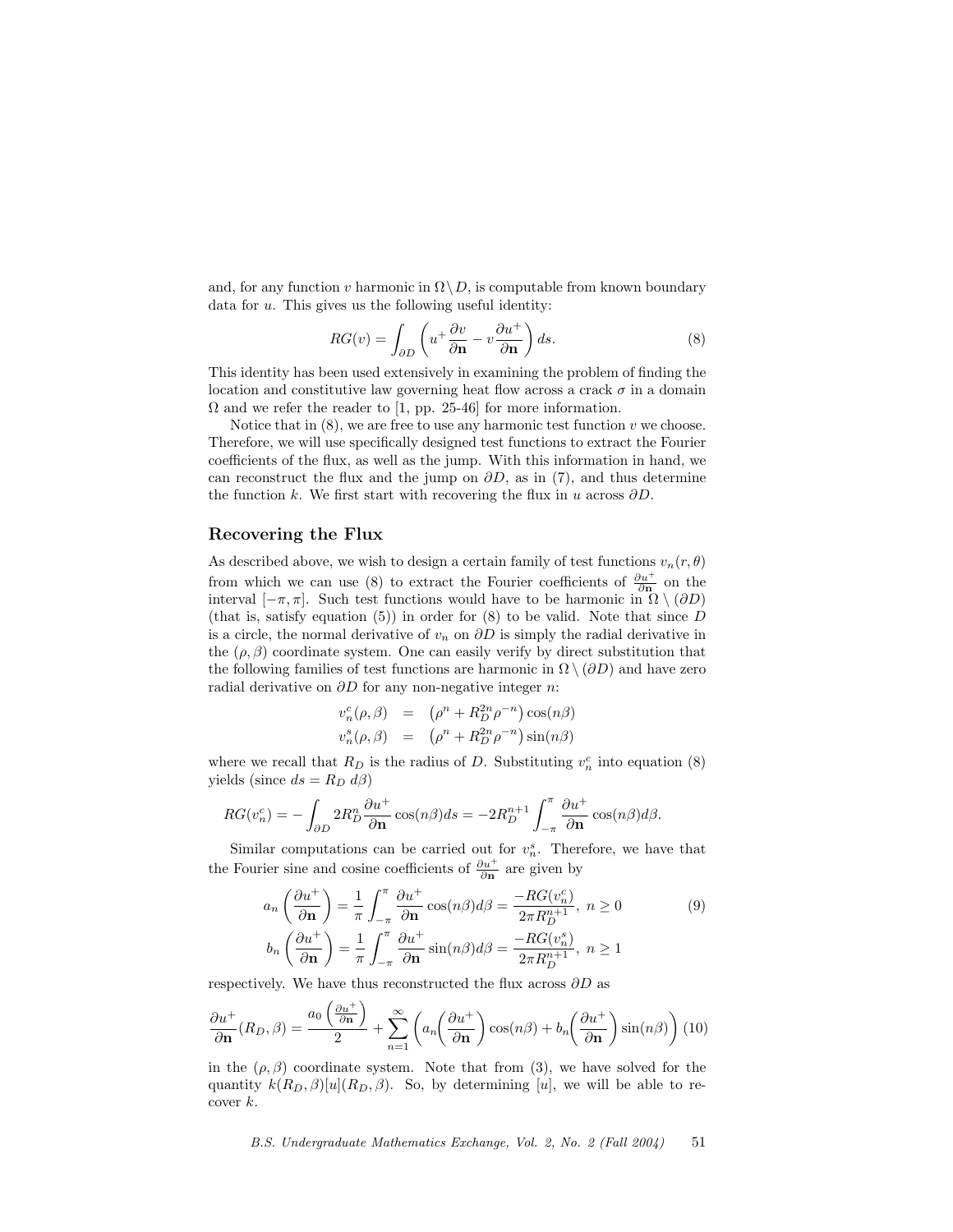#### Recovering the Temperature Jump

To recover the jump, we will have to recover  $u^+$  and  $u^-$  separately, then take their difference (recall that  $[u] = u^+ - u^-$ ). In order to recover  $u^+$ , we turn back to equation (8). Consider the family of test functions  $q_n$  defined by

$$
q_n^c(\rho,\beta) = (\rho^n - R_D^{2n}\rho^{-n})\cos(n\beta), \qquad (11)
$$

$$
q_n^s(\rho,\beta) = (\rho^n - R_D^{2n} \rho^{-n}) \sin(n\beta). \tag{12}
$$

Again, one can verify that these functions are harmonic in  $\Omega \setminus (\partial D)$  and are equal to zero on  $\partial D$  for any non-negative integer n. By substituting (11) and (12) into (8), we see that the Fourier sine and cosine coefficients for  $u^+$  are given by

$$
a_n (u^+) = \frac{1}{\pi} \int_{-\pi}^{\pi} u^+ \cos(n\beta) d\beta = \frac{RG(q_n^c)}{2n\pi R_D^m}, \ n \ge 1
$$

$$
b_n (u^+) = \frac{1}{\pi} \int_{-\pi}^{\pi} u^+ \sin(n\beta) d\beta = \frac{RG(q_n^s)}{2n\pi R_D^m}, \ n \ge 1
$$

respectively. Notice that we have determined each of the coefficients except for  $a_0(u^+)$ . We'll address this issue after we recover  $u^-$ . For now, we'll consider the quantity  $u^+$  as known.

We now need only to recover  $u^-$ . We cannot use equation (8) here since  $u^$ is not present. So, we slightly adapt the above procedure by applying Green's second identity on  $D$  and see that for any function  $v$  harmonic in  $D$ ,

$$
\int_{\partial D} u^{-} \frac{\partial v}{\partial \mathbf{n}} ds = \int_{\partial D} v \frac{\partial u^{-}}{\partial \mathbf{n}} ds. \tag{13}
$$

Define the following families of test functions

$$
z_n^c(\rho, \beta) = \alpha \rho^n \cos(n\beta)
$$
  

$$
z_n^s(\rho, \beta) = \alpha \rho^n \sin(n\beta)
$$

for any non-negative integer  $n$  where  $\alpha$  again is the thermal conductivity of  $D$ . Substituting  $z_n^{\overline{c}}$  for v into (13) yields

$$
\int_{\partial D} R_D^{n-1} \alpha n u^{-} \cos(n\beta) ds = \int_{\partial D} R_D^{n} \alpha \frac{\partial u^{-}}{\partial \mathbf{n}} \cos(n\beta) ds.
$$

Recalling equation (3), this becomes, on noting again that  $ds = R_D d\beta$ ,

$$
\int_{\partial D} R_D^{n-1} \alpha n u^{-} \cos(n\beta) ds = \int_{\partial D} R_D^{n} \frac{\partial u^{+}}{\partial \mathbf{n}} \cos(n\beta) ds
$$

$$
= \pi R_D^{n+1} a_n \left(\frac{\partial u^{+}}{\partial \mathbf{n}}\right)
$$

$$
= \frac{-RG(v_n^c)}{2}.
$$

52 B.S. Undergraduate Mathematics Exchange, Vol. 2, No. 2 (Fall 2004)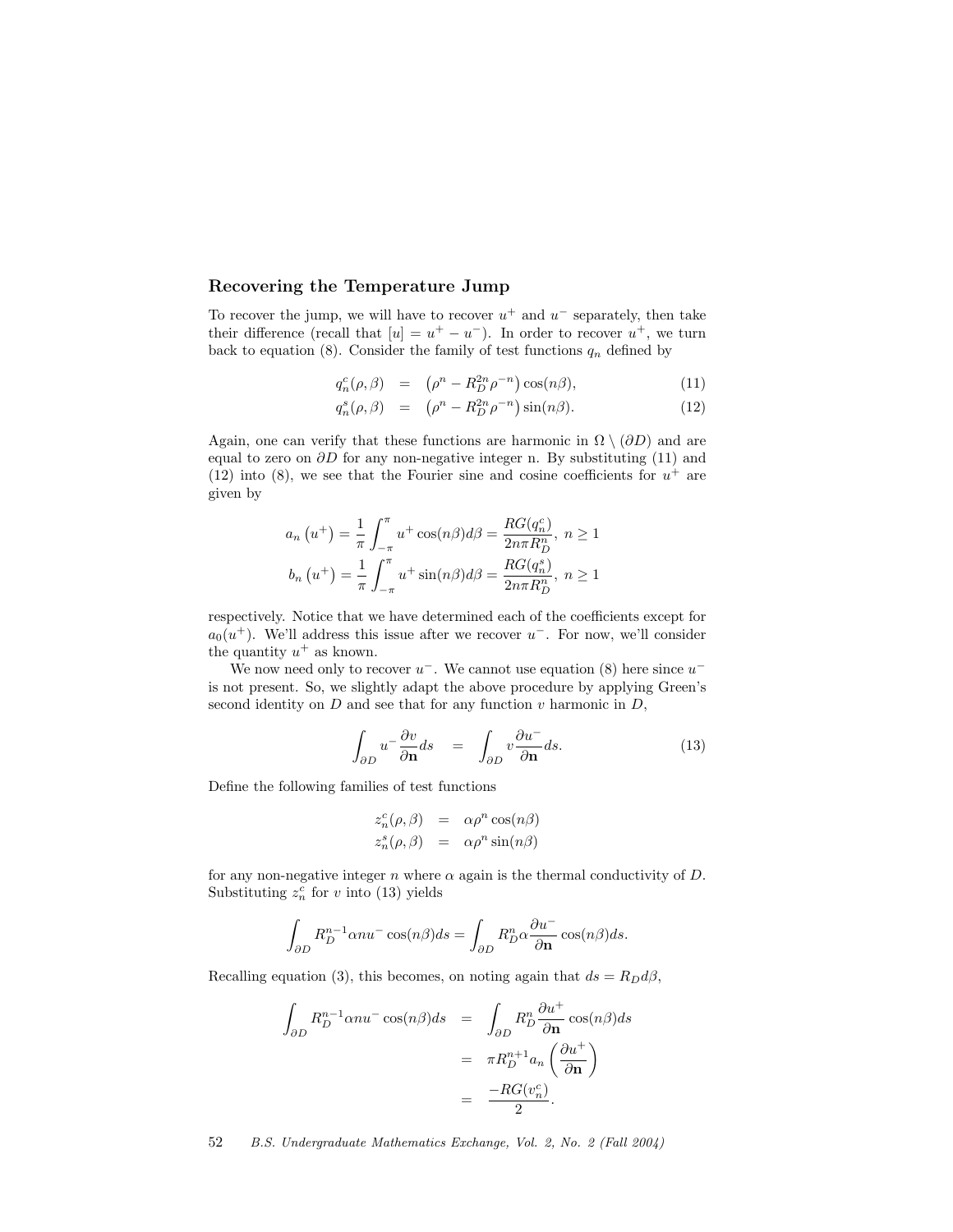The last equality is obtained using (9). A similar computation can be carried out for  $z_n^s$ . Therefore, the Fourier cosine and sine coefficients of  $u^-$  are given by

$$
a_n (u^-) = \frac{1}{\pi} \int_{-\pi}^{\pi} u^- \cos(n\beta) d\beta = \frac{-RG(v_n^c)}{2n\pi\alpha R_D^n}, \ n \ge 1
$$
  

$$
b_n (u^-) = \frac{1}{\pi} \int_{-\pi}^{\pi} u^- \sin(n\beta) d\beta = \frac{-RG(v_n^s)}{2n\pi\alpha R_D^n}, \ n \ge 1
$$

respectively. Note, just as with  $a_0(u^+)$ , we have no information about  $a_0(u^-)$ . However, for the moment, we will consider the quantity  $u^-$  as being known.

We are now in position to reconstruct  $[u]$ . By subtracting the coefficients of  $u^+$  and  $u^-$  term by term, we see that we can represent the jump as

$$
[u](R_D, \beta) = \frac{A_0}{2} + \sum_{n=1}^{\infty} (A_n \cos(n\beta) + B_n \sin(n\beta))
$$
 (14)

with coefficients

$$
A_n = \frac{RG(w_n^c)}{2n\pi R_D^n}, \ n \ge 1,
$$
  

$$
B_n = \frac{RG(w_n^s)}{2n\pi R_D^n}, \ n \ge 1
$$

where

$$
w_n^c(\rho,\beta) = q_n^c(\rho,\beta) + \frac{1}{\alpha} z_n^c(\rho,\beta) = \left[ \left( \frac{1}{\alpha} + 1 \right) \rho^n + \left( \frac{1}{\alpha} - 1 \right) R_D^{2n} \rho^{-n} \right] \cos(n\beta),
$$

and the function  $w_n^s$  is defined similarly. We have thus recovered all of the information necessary to reconstruct  $k(\beta)$ , except for the constant term (since we have no information about  $a_0(u^+)$  or  $a_0(u^-)$ .

To determine the constant term  $\frac{A_0}{2}$  above, we recall that for any given  $\beta, k(\beta) \geq 0$ . In (10), we showed the complete reconstruction of the product  $k(\beta)[u](\beta)$ . By conservation of energy, we know that the net amount of energy entering and leaving  $D$  must be the same. This fact is quantified as

$$
\int_{\partial D} \frac{\partial u^+}{\partial \mathbf{n}} ds = 0.
$$
\n(15)

This can also be seen by using  $v(r, \theta) = a \in \mathbb{R}$  in (8): the normalization requirement  $\int_{\partial\Omega} u \, ds = 0$ , along with the condition that  $\int_{\partial\Omega} g \, ds = 0$  (see the end of section 2), implies that  $RG(a) = 0$  for any constant a. If the flux across  $\partial D$  is not zero (which follows if g is not identically zero), then from (15), we know that  $\frac{\partial u^+}{\partial n}$  must change signs at least once in the interval  $[-\pi, \pi]$ . Since  $k$  is non-negative, this means that  $[u]$  must change signs at the same time the flux does. It is easy to see that this uniquely determines the value of our unknown constant (compute [u] via (14) with  $A_0 = 0$ , then adjust  $A_0$  so that  $[u](\beta^*) = 0$ , where  $\beta^*$  is any point at which  $\frac{\partial u}{\partial n}(\beta^*)$  changes signs). Thus, we have completely recovered the jump.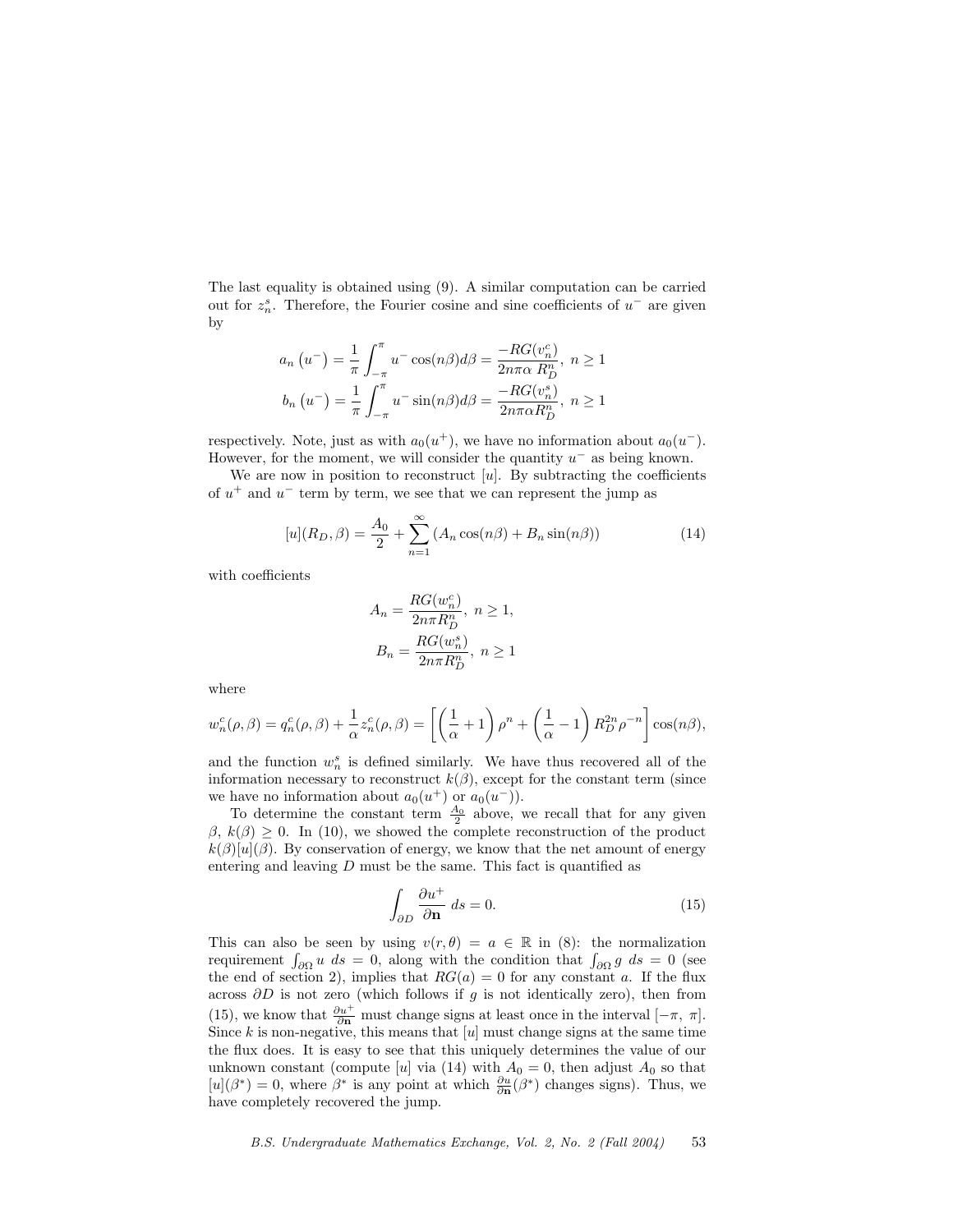# Generalization

The requirement made by (3) was nothing more than a special case of a more general requirement (see [1, pp. 25-46]). The above procedure can be easily generalized to the case where (3) is replaced by

$$
\frac{\partial u^+}{\partial \mathbf{n}}(\mathbf{p}) = F(\mathbf{p}, [u](\mathbf{p})), \text{ for } p \in \partial D,
$$

where we require that F is continuous,  $F(\mathbf{p},0) = 0$ , and, when regarded as a function of the jump, is a non-decreasing odd function. The reason for this is that heat flows in proportion to the temperature difference (from higher temperatures to lower temperatures). If there is no temperature difference at the boundary of the inclusion  $D$ , then no heat should flow through it and thus  $F(\mathbf{p},0) = 0$ . When the jump is positive at a point  $\mathbf{p} \in \partial D$ , the temperature on the exterior of the inclusion is higher than the temperature on the interior of the inclusion in a small neighborhood of p. This implies that the heat flow should be positive. So, the larger the temperature jump at  $p$ , the greater the heat flow should be through it. Therefore,  $F$  should be required to be non-decreasing as a function of  $[u]$ . The reason for F being odd is simple: if you have a jump  $[u](\mathbf{p}_0)$  and flux  $F_0$  at that point, then you would expect  $F(\mathbf{p}_0, -[u](\mathbf{p}_0))$  to have the same magnitude, but the heat should flow in the opposite direction giving  $F(\mathbf{p}_0, -[u](\mathbf{p}_0)) = -F(\mathbf{p}_0, [u](\mathbf{p}_0))$ . Hence, F should be odd with respect to the jump.

The generalization to recover the unknown function  $F$  is similar to the above case where we took  $F(\mathbf{p}, [u](\mathbf{p})) = k(\mathbf{p})[u](\mathbf{p})$ . Since we can recover the flux and the jump on  $\partial D$  using the above procedure, by evaluating each of them at an angle  $\beta \in [-\pi, \pi]$ , we know that

$$
\frac{\partial u^+}{\partial \mathbf{n}}(R_D,\beta) = F(R_D,[u](\beta)).
$$

Therefore, we can reconstruct the function  $F$  on the set of all temperature jumps on  $\partial D$  without any modification to the above procedure.

### Conclusions

In conclusion, we have shown how one can determine the levels of thermal resistances present on the interface of two materials with presumably different thermal properties in the general case where the flux across  $\partial D$  is an arbitrary function of the jump. However, there are some limitations to our procedure. One, it relies heavily on the fact that  $D$  is circular. It turns out that the problem of D being nearly circular, the best linear approximation is to solve the problem on an approximating circular region  $D'$  to  $D$ . However, if we allow D to vary largely from being a circle, then our approximations give us little to no useful information about the actual problem. In addition to this, any error incurred in measuring the temperature u around the boundary of  $\Omega$  will be magnified in our determination of the fourier coefficients for the jump and